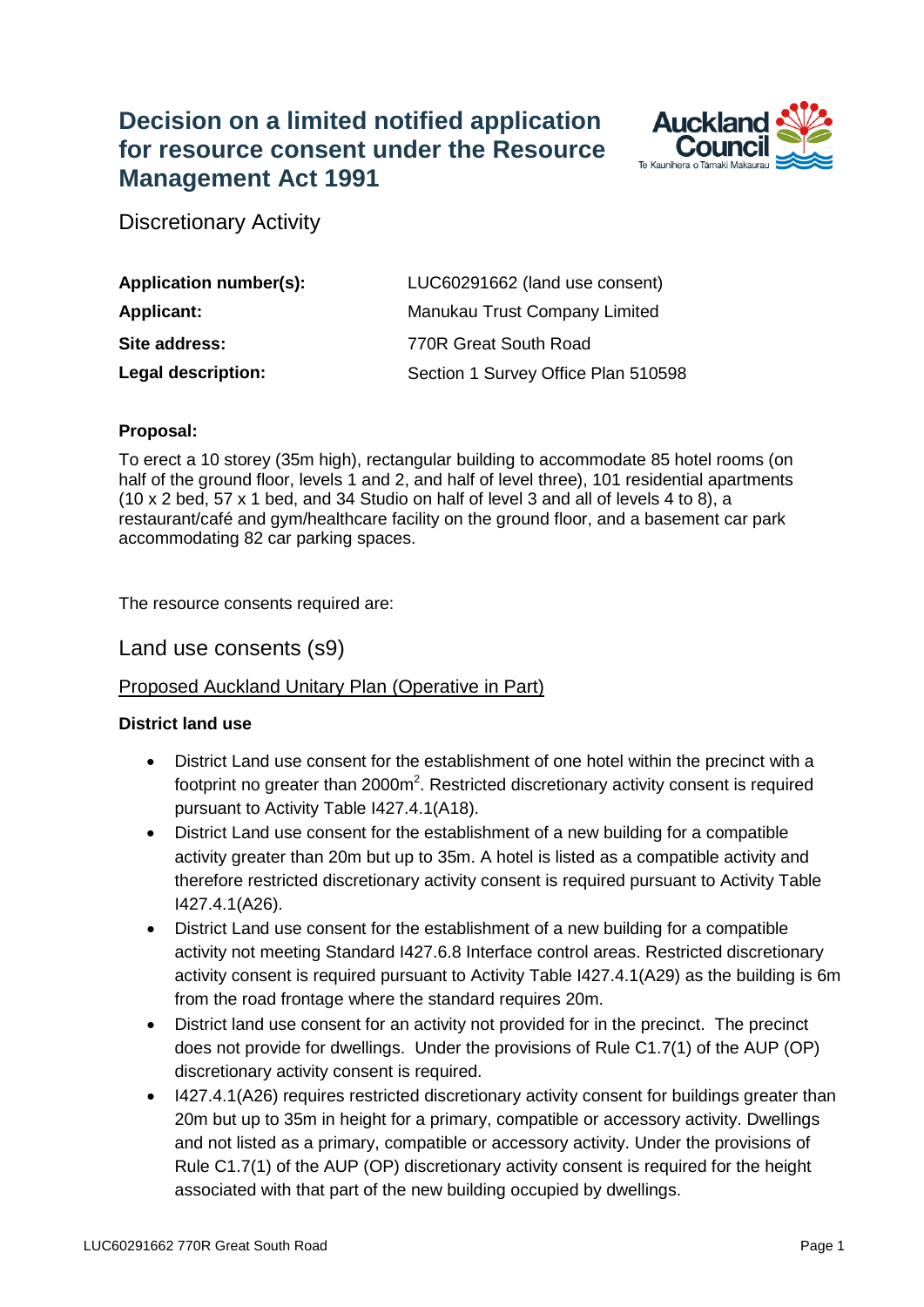- District land use consent for earthworks greater than  $2500m^2$ . Restricted discretionary activity consent is required pursuant to Activity Table E12.4.1(A6) for earthworks over am over an area of 4595m².
- District land use consent for earthworks greater than 2500 $m<sup>3</sup>$ . Restricted discretionary activity consent is required pursuant to Activity Table E12.4.1(A10) for 4,300m<sup>3</sup> of earthworks.
- District Land use consent for a restricted discretionary activity for comprehensive development signage pursuant to Activity Table E23.4.21(A53).
- District Land use consent for development of new impervious area greater than  $50m^2$ within Stormwater Management Area Control – Flow 1 complying with Standard E10.6.1 and Standard E10.6.4.1. Restricted Discretionary activity consent is required pursuant to Activity Table E10.4.1(A3) as the proposal involves redevelopment of existing impervious areas greater than  $50m^2$ .
- The proposal does not meet the minimum required bicycle parking spaces for both short-stay and long-stay bicycle parking under rule E27.6.2.5 (T81 &T82). The proposal includes 36 bicycle parking spaces and has a shortfall of 20 spaces. Restricted discretionary activity consent is required under rule E27.4.1(A2).
- Use of a vehicle crossing where a Vehicle Access Restriction (access onto an arterial road) applies, requires restricted discretionary consent in accordance with Rule E27.4.1(A5).

## **Introduction**

This decision is made on behalf of the Auckland Council by Independent Hearing Commissioner Dr Lee Beattie appointed and acting under delegated authority under sections 34 and 34A of the Resource Management Act 1991.

In making this decision I am aware of the requirements of s.113. However, as there are now no areas of contention between all of the parties, in my view it is appropriate to set out some key background issues and then set out the reasons for my decision.

## **Background**

The application was limited notified on 21 November 2017 on the basis of minor shading effects on affected persons on the opposite side of Great South Road, being single storey residential dwellings.

A number of written approvals have been obtained and these are set out in the council officer's s.42 A report under the section: Written approval. The impacts upon these properties have not been considered.

One submission was received to the application, from Housing New Zealand. This submission was in general support, subject to the imposition of a Construction Traffic Management Plan condition. A Construction Traffic Management Plan condition has been included in the officer's s.42A report and has been circulated to both the applicant and Housing New Zealand. Housing New Zealand have reviewed the proposed conditions and advised in writing that this condition addresses their concerns and that they no longer wish to be heard.

The applicant has read the council officer's report, with proposed conditions of consent and have advised they support the council officer's recommended and proposed conditions. As a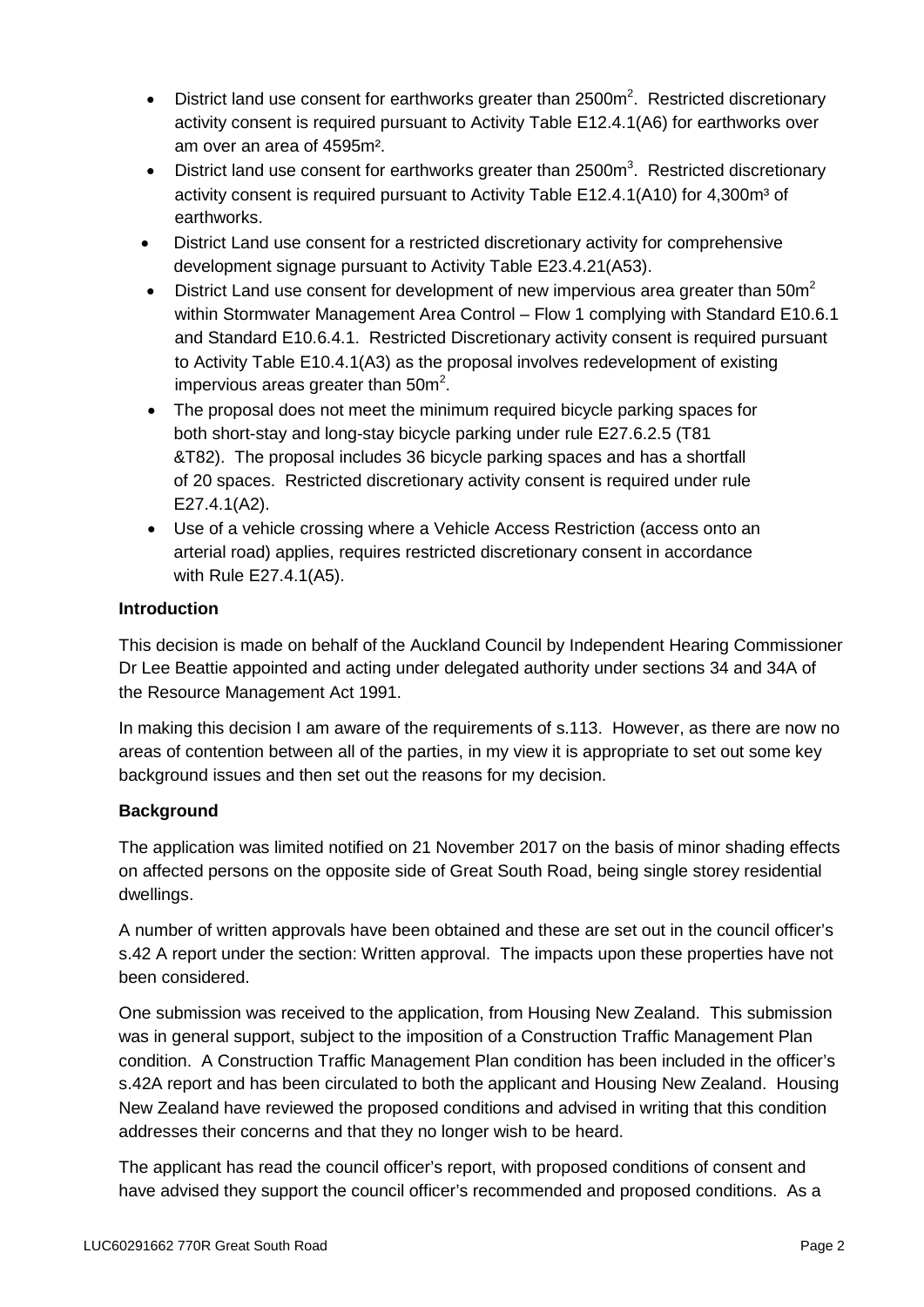result there is no need for a hearing. I consider I have sufficient information before me to make a decision without the need for a hearing and that it can be considered based on the applicant's AEE and supporting documents, officers reports and my site visits.

## Decision

I have:

- Read the application, AEE and supporting documents,
- The officers reports and recommendations on the application.
- Undertaken a site visit
- Reference to the relevant statutory documents

I am satisfied that I have sufficient information to consider the matters required by the Resource Management Act 1991 (RMA) and make a decision under delegated authority on the application.

Acting under delegated authority, under sections 104, 104B, 104D, 105, 107 and Part 2 of the RMA, the application is **GRANTED**.

# **1. Reasons**

The reasons for this decision are:

- 1. In terms of section 104(1)(a) of the RMA, the proposed development would result in actual and potential effects on the surrounding environment that will not be unduly adverse:
	- o While the proposal will represent a change to the existing landscape and streetscape, when considered in the context of the changes to the landscape and planned urban built form in the vicinity, the visual effects are considered to be minor and in keeping with the anticipated Unitary Plan outcomes for the site;
	- o The design and orientation of the apartments, combined with the landscape treatment and activities/outdoor space provided on site provides a good level of amenity for residents on site and maintain the privacy of residential properties on the opposite side of Great South Road;
	- o The shading effects vary depending on the location and use of the shaded site. Overall, the shading effects are minor on single story residential dwellings at 779, 781 and 783 Great South Road and less than minor on those at 11R Inverall Ave, 5 Kerrs Road, and 792 Great South Road.
	- o The effects of the removal and relocation of the Pohutukawa trees will be mitigated through appropriate construction measures and the comprehensive landscaping proposed by the applicant;
	- o Conditions of consent are proposed to ensure appropriate internal noise levels for maintained for the existing and future residents;
	- o The traffic generated by the proposal can be accommodated in the surrounding network and will not generate any adverse impacts ;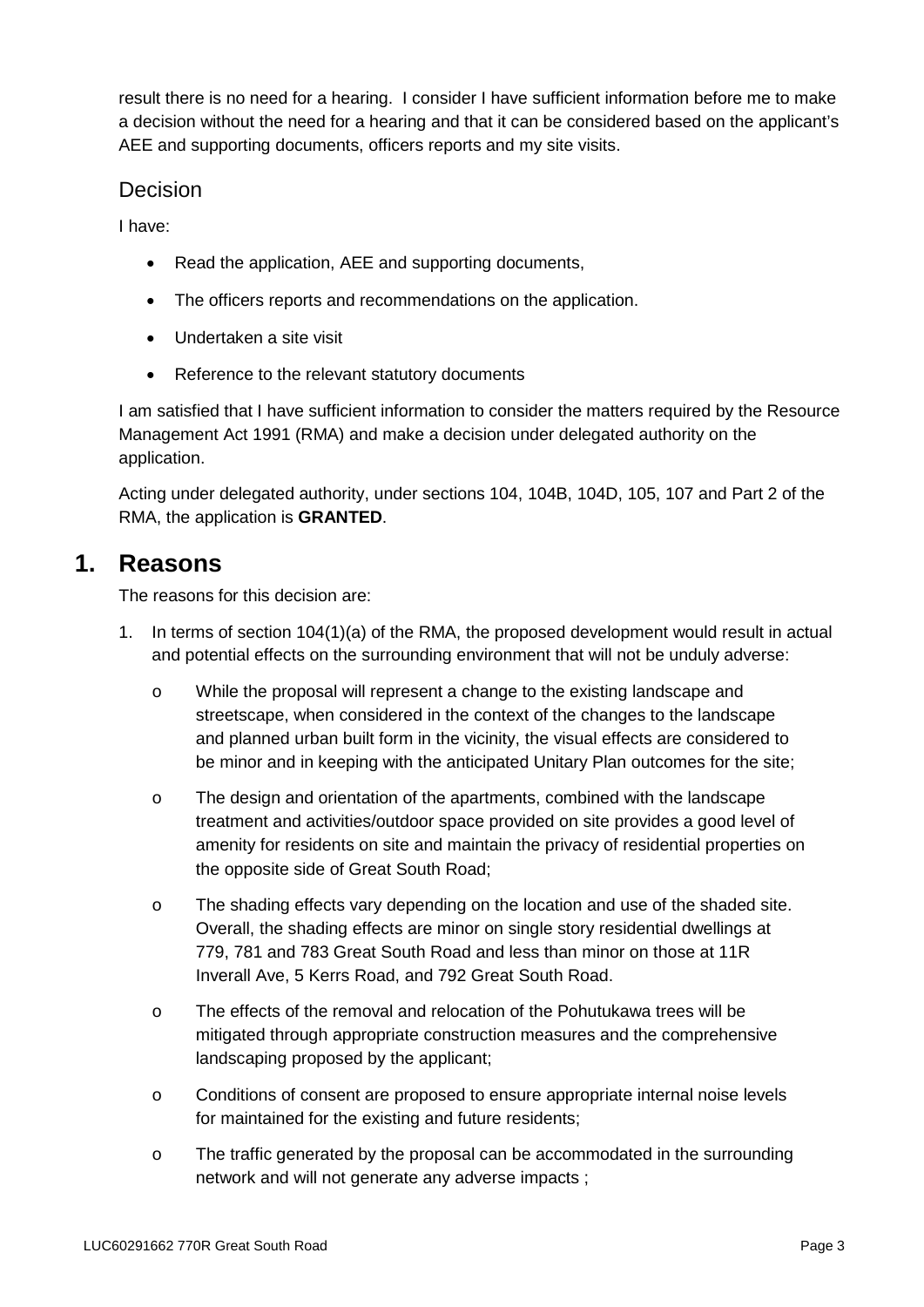- o Sufficient parking (including visitor and bike parking) has been provided on site to accommodate likely demand;
- o The access arrange to the site have been designed to function safely and efficiently;
- o There is sufficient capacity in the water supply and wastewater networks to accommodate the demand;
- o Appropriate measures will be put in place to mitigate effects on water quality and the capacity of the network in relation to the disposal of stormwater;
- o Measures will be put in place during construction mitigate and manage risks to human health, employees and off site receptors during the course of the proposed earthworks;
- o Appropriate measures (conditions of consent) will be put in place during construction to mitigate adverse dust, noise, vibration and silt and sediment effects.
- o Measures will be put in place during construction to mitigate the effects and associated with construction traffic;
- o The proposal will not result in adverse reverse sensitivity effects on any sites in the wider environment. Reverse sensitivity effects on 770R Great South Road (Section 2 Survey Office Plan 510598) and 764R Great South Road cannot be taken into account as written approval of the owners and occupiers of these sites has been obtained.

In terms of positive effects:

- o The hotel will enable visitors to stay overnight to attend events or for other purposes in the area and will therefore increase visitor and leisure offerings.
- $\circ$  The apartments will provide accommodation in an area close to a range of facilities and transport routes and add to Auckland's housing supply.
- 2. In terms of section 104(1)(b) of the RMA, the proposed development is consistent with the relevant objectives and policies of the Auckland Unitary Plan (Operative in Part):
	- The PECP has been identified as one of 20 recreation facilities in the Auckland Region that contribute significantly to Auckland's social and economic wellbeing, and its efficient use is of resource management importance to the region. The objectives and policies also recognise that the nature of activities that occur on the site can sometimes have effects that cannot be fully internalised, and that these effects need to be carefully managed and mitigated. In this situation the proposal, with the use of the appropriate conditions of consent can be mitigated to an acceptable level. This include the introduction of the residential element of the proposal. Moreover, the proposed of a hotel and associated activities are consistent and will support to the use of the PECP.
	- The proposed building signs will identify the hotel and site, and the directional signage will provide information for residents and visitors. The signage has been designed and located so that pedestrian safety is not adversely affected. The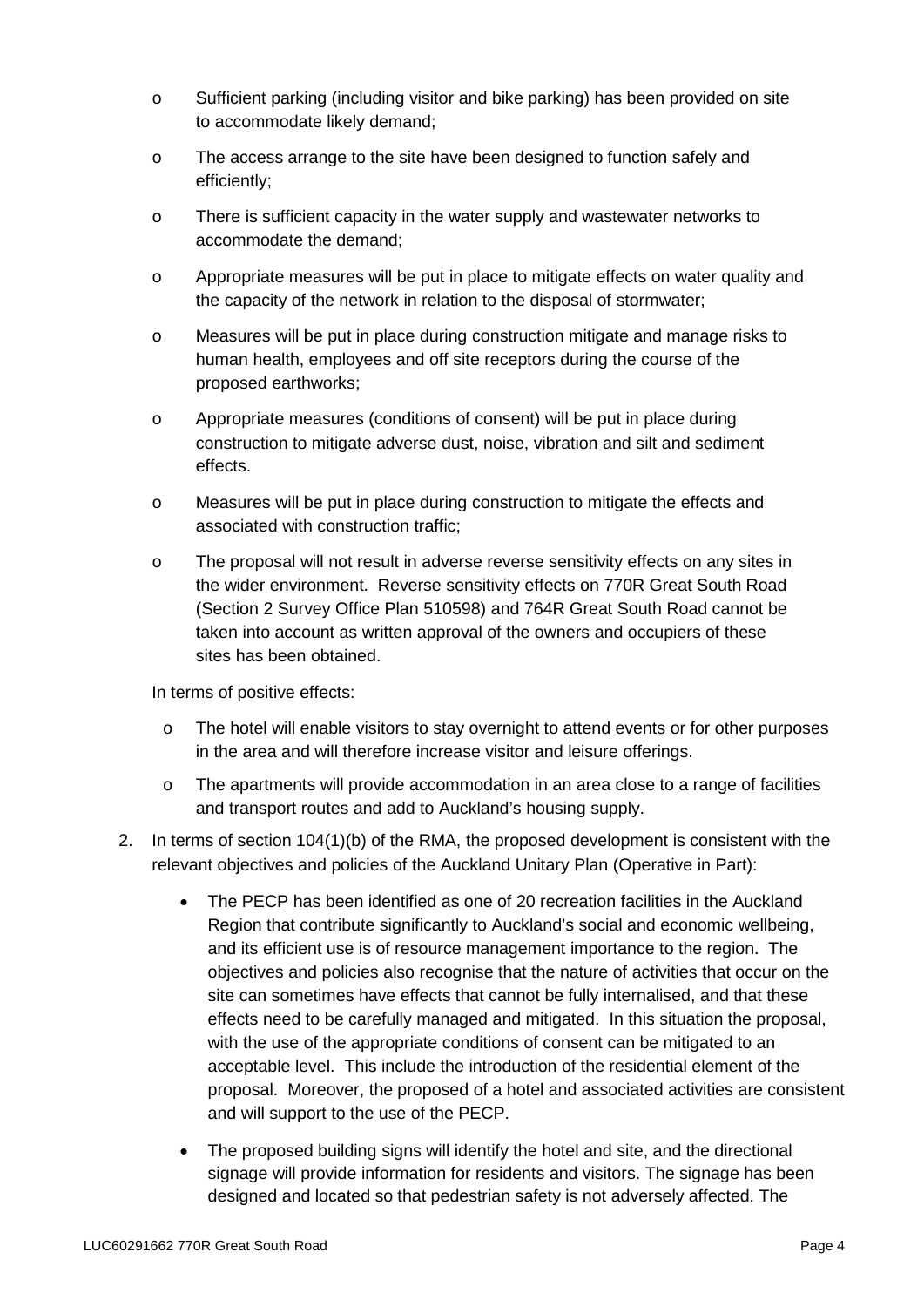signage will maintain the visual amenity values of the site and surroundings. The scale of the signage is suitable for a development of this nature and will not result in visual clutter.

- The earthworks have been designed and engineered to ensure the stability and safety of surrounding land, buildings and structures, and appropriate measures will be put in place during construction to ensure that noise, vibration, dust and traffic effects are also avoided or mitigated.
- 3. In accordance with an assessment under s104(1)(c) of the RMA no other matters are considered relevant.
- 4. The application is considered to meet the relevant provisions of Part 2 of the RMA as the proposal achieves the purpose of the RMA being sustainable management of natural and physical resources.

# **2. Conditions**

Pursuant to s.108 of the RMA, this consent is subject to the following conditions:

# **General conditions**

- 1. The proposed activity shall be carried out in accordance with the plans and all information submitted with the application, detailed below, and all referenced by the council as consent number LUC60291662.
	- Application Form, and Assessment of Effects prepared by Planning Focus dated December 2016.
	- Section 92 Further Information letter and attachments information 19 May 2017.
	- Section 92 Additional Information letter and attachments dated 1 September 2017
	- Section 92 Landscape and Visual Assessment and Visual Simulations, updated 1 October 2017
	- Sun Shading Assessment (Drawing No's RC39-RC45 dated 11/09/2017)
	- Stormwater Retention Memo (including Plan 400 Rev 2), dated 7 July 2017 Envelope Ref 1152-01

| Plan title and reference                                        | Author   | Rev | <b>Plot Date</b> |
|-----------------------------------------------------------------|----------|-----|------------------|
| RC01 - Aerial Site Plan                                         | Studio37 |     | 2/10/2017        |
| RC02 - Masterplan                                               | Studio37 |     | 2/10/2017        |
| RC03 - Site Plan                                                | Studio37 |     | 2/10/2017        |
| RC04 - Site Plan                                                | Studio37 |     | 2/10/2017        |
| RC05 – Signage and Traffic Management<br>Plan                   | Studio37 |     | 2/10/2017        |
| RC06 - Proposed Basement (updated<br>with cycle parks)          | Studio37 |     | 26/10/2017       |
| RC07 - Proposed Ground Floor Plan<br>(updated with cycle parks) | Studio37 |     | 26/10/2017       |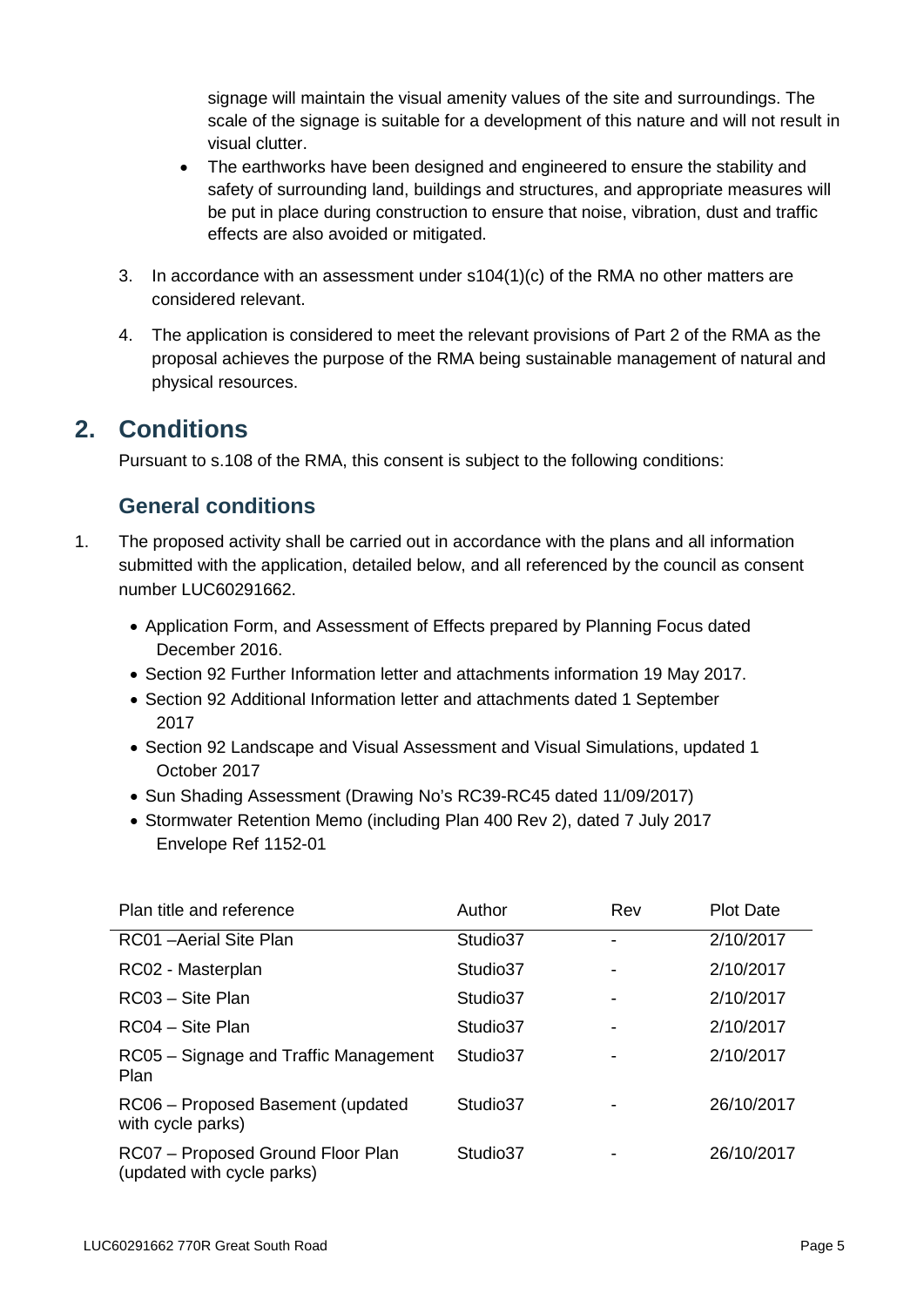| Plan title and reference                     | Author                      | Rev | <b>Plot Date</b> |
|----------------------------------------------|-----------------------------|-----|------------------|
| RC08 - Proposed L1-2 Floor Plan              | Studio37                    |     | 2/10/2017        |
| RC09 - Proposed L3 Floor Plan                | Studio37                    |     | 2/10/2017        |
| RC10 - Proposed L4-8 Floor Plan              | Studio37                    |     | 2/10/2017        |
| RC15 - Roof Plan                             | Studio37                    |     | 2/10/2017        |
| RC16 - Proposed North Elevation              | Studio37                    |     | 2/10/2017        |
| RC17 - Proposed East Elevation               | Studio37                    |     | 2/10/2017        |
| RC18 - Proposed South Elevation              | Studio37                    |     | 2/10/2017        |
| RC19 - Proposed West Elevation               | Studio37                    |     | 2/10/2017        |
| RC20 - Section 1                             | Studio37                    |     | 2/10/2017        |
| RC22 - View 2 Perspective                    | Studio37                    |     | 2/10/2017        |
| RC23 - View 3 Perspective                    | Studio37                    |     | 2/10/2017        |
| RC24 - View 4 Perspective                    | Studio37                    |     | 2/10/2017        |
| RC25 - Rendered North and East<br>Elevations | Studio37                    |     | 2/10/2017        |
| RC26 - Rendered South and West<br>Elevations | Studio37                    |     | 2/10/2017        |
| RC27 - Context Rendering                     | Studio37                    |     | 2/10/2017        |
| RC28 - Context Rendering                     | Studio37                    |     | 2/10/2017        |
| RC29 - Context Rendering                     | Studio37                    |     | 2/10/2017        |
| RC30 - Context Rendering                     | Studio37                    |     | 2/10/2017        |
| RC31 - Context Rendering                     | Studio37                    |     | 2/10/2017        |
| Landscape Plan LP01                          | LA4 Landscape<br>Architects | F   | 31.08.17         |

- 2. Under section 125 of the RMA, this consent lapses five years after the date it is granted unless:
	- a. The consent is given effect to; or
	- b. The council extends the period after which the consent lapses.
- 3. The consent holder shall pay the council an initial consent compliance monitoring charge of \$960 inclusive of GST), plus any further monitoring charge or charges to recover the actual and reasonable costs incurred to ensure compliance with the conditions attached to this consent/s.

#### **Advice note:**

*The initial monitoring deposit is to cover the cost of inspecting the site, carrying out tests, reviewing conditions, updating files, etc., all being work to ensure compliance with the resource consent. In order to recover actual and reasonable costs, monitoring of conditions, in excess of those covered by the deposit, shall be charged at the relevant hourly rate applicable at the time. The consent holder will be advised of the further monitoring charge. Only after all conditions of the resource consent have been met, will the council issue a letter confirming compliance on request of the consent holder.*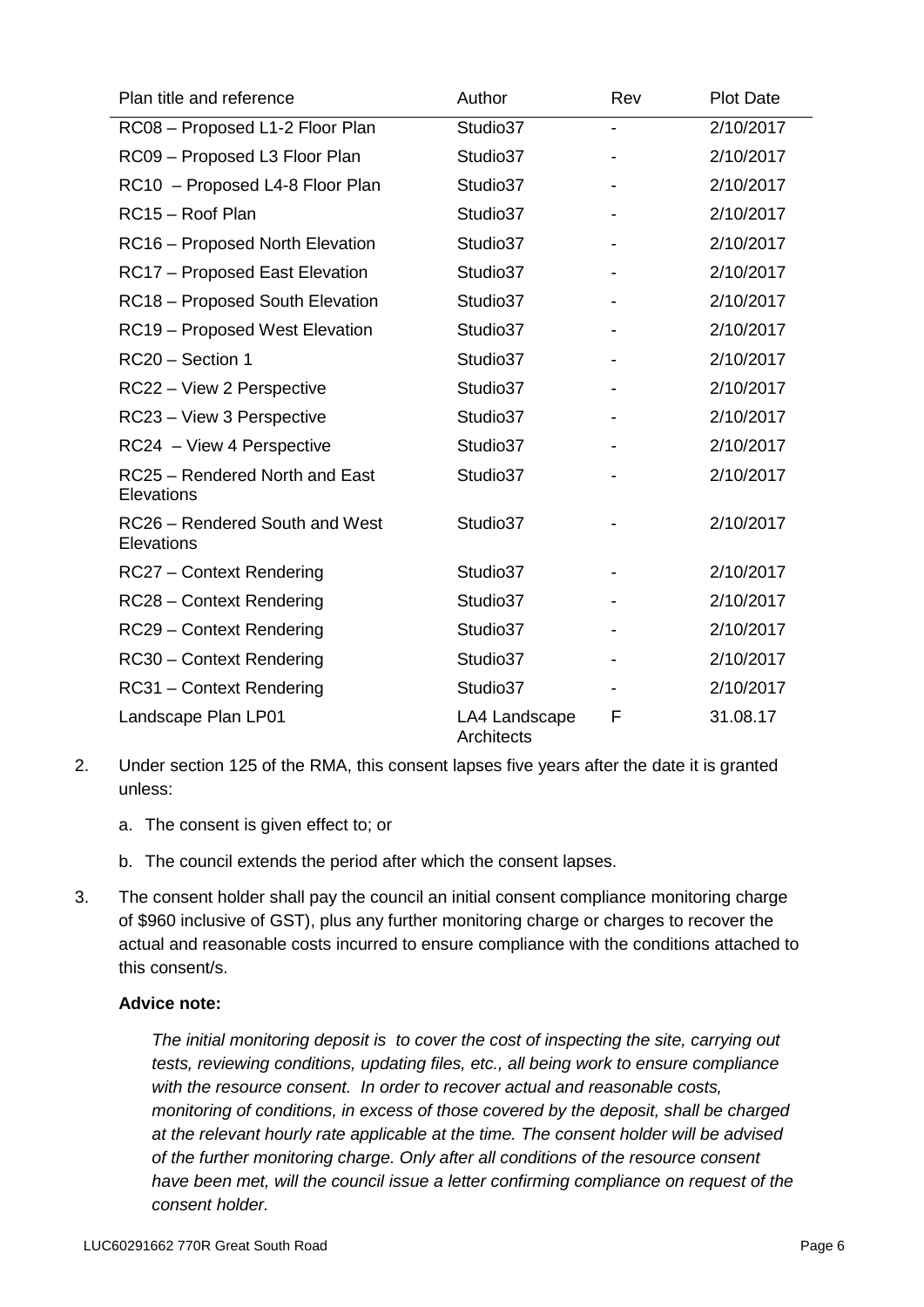# **Specific conditions**

## Pre-development conditions

## **Construction Traffic Management Plan**

- *4.* Prior to the commencement of construction, the consent holder shall submit a Construction and Traffic Management Plan to the Team Leader Southern Monitoring for approval. The Management Plan shall include specific details relating to avoiding, remedying or mitigating adverse effects on the environment from demolition, construction and management of all works associated with this development as follows:
	- Details of the site manager, including their contact details (phone, email, postal address;
	- Measures to be adopted to maintain the site in a tidy condition in terms of disposal / storage of rubbish, storage and unloading of building materials and similar construction activities;
	- Measures for waste management which include designated sites for refuse bins, and for recycling bins for glass, plastic and cans storage and collection in accordance with the Council's waste reduction policy;
	- Procedures for controlling sediment runoff and the removal of soil debris and construction materials from public roads;
	- Proposed numbers and timing of truck movements throughout the day,
	- A site plan identifying material, plant and machinery storage areas as well as loading and unloading zones within the site;
	- Location and height of site hoardings;
	- Procedures for managing construction traffic;
	- Proposed hours of work on the site (NB: hours shall correspond with any other condition in this consent relating to working hours).

The above details shall be shown on a site plan and supporting documentation as appropriate. The approved Management Plan shall be implemented and maintained throughout the entire demolition and construction period.

## **Advice Note:**

*It is the responsibility of the applicant to seek approval for the Traffic Management Plan from Auckland Transport. Please contact Auckland Transport on (09) 355 3553 and review* [www.beforeudig.co.nz](http://www.beforeudig.co.nz/) *before you begin works.*

## **Detailed Design Plans**

5. Prior to commencement of building works (excluding below ground works), a finalised set of **architectural detail drawings** and materials specifications (including details of the building's façade treatment / architectural features; materials schedule and specification; sample palette of materials, surface finishes, and colour schemes (including colour swatches); and external / rooftop services / plants, mail boxes, and visual / aural screening elements shall be submitted to Council for written certification by Council's Team Leader Monitoring South. The finalised set of drawings shall ensure that the building's proposed architectural treatment and finished appearance is consistent with the plans and information referenced at condition 1. All works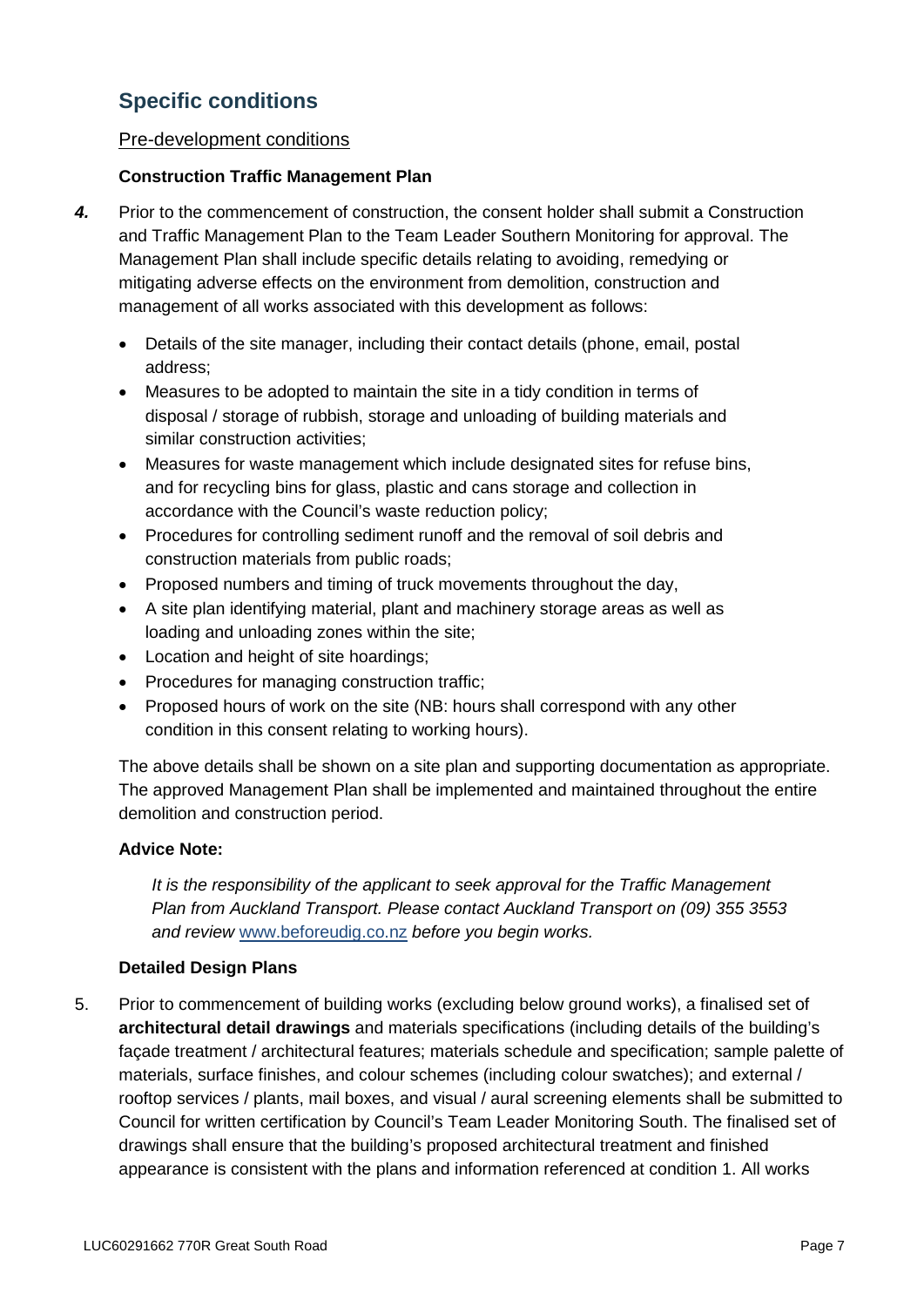shall then be carried out with the details certified by council, and thereafter retained and maintained, to the satisfaction of Council's Team Leader Compliance Monitoring South.

## **Advice note:**

*As part of the condition monitoring process, Council's monitoring inspectors will liaise with members of the Council's Auckland Design Office to ensure that the submitted details are consistent with the approved plans and information.* 

### **Detailed Landscape Plans**

- 6. Prior to construction, the applicant shall provide a report prepared by a suitably qualified and experienced arborist setting out the methodology for the relocation of the 7 Pohutukawa trees to be transplanted and their successful establishment to satisfaction of the Team Leader Southern Compliance Monitoring. These works shall be carried out by a suitably qualified and experienced arborist. Where the trees do not successfully transplant; replacement species are required to be implemented in the next planting season at a minimum grade of Pb 300.
- 7. Within six months of the issue of consent, a set of final detailed Landscape Planting and Management Plans shall be prepared by a landscape architect or suitably qualified professional and submitted to Council for written certification by the Team Leader Southern Compliance Monitoring (in consultation with the Auckland Design Office). The finalised plans shall be consistent with the approved landscape concept plan and shall include:
	- Detailed landscape plan and specifications;
	- Detailed design of the children's play area;
	- Details of the proposed Pou designs;
	- Details of letterbox location;
	- A plan of the planted area detailing the proposed plant species, plant sourcing, plant sizes at time of planting, plant locations, density of planting, and timing of planting. The planting schedule shall include an additional two Pohutukawa or three Nikau, in order to decrease the space between the transplanted Pohutukawa trees;
	- Pavement plan and specifications, detailing materiality and colour throughout the development site;
	- Annotated sections with key dimensions to illustrate that adequate widths and depths are provided for planter garden beds;
	- Irrigation details:
	- The construction details of all hard landscape elements (paving, fencing, retaining walls, lighting, pergola, screens for wind protection, green walls etc);
	- The details of drainage, soil preparation, tree pits, staking, irrigation;
	- A programme of establishment and post establishment protection and maintenance (fertilising, weed removal/spraying, replacement of dead/poorly performing plants, watering to maintain soil moisture, length of maintenance programme).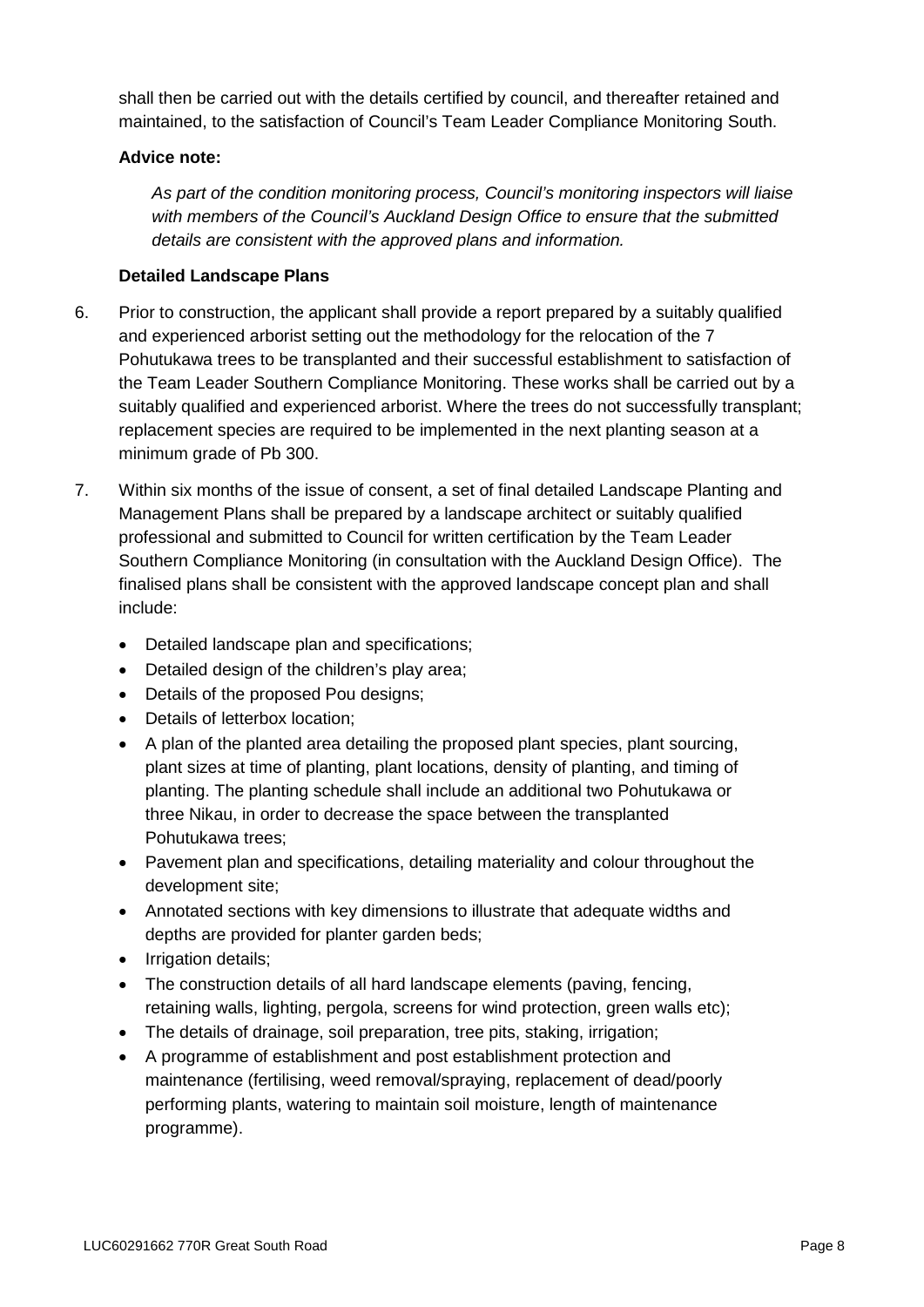## Development in progress conditions

## **Landscaping**

8. The landscaping as detailed on the approved landscape plan referred to in condition 7 above shall be implemented prior to occupation of a dwelling or hotel room (whichever comes first). The landscaping shall be maintained thereafter in accordance with the maintenance programme submitted with the approved landscape plan for the life of the consented building, to the satisfaction of the Team Leader Southern Compliance Monitoring.

## **Lighting**

9. Prior to the occupation of any hotel suite or apartment, the consent holder shall provide Auckland Council (Team Leader Southern Compliance Monitoring) with a report prepared by a suitably qualified and experienced lighting engineer confirming that at all times the building shall comply with AUP(OP) Standard E27.6.3.6 Lighting and Standard I427.6.2 Lighting.

## **Wind**

10. Prior to the occupation of any hotel suite or apartment, the consent holder shall provide Auckland Council with a report prepared by a suitably qualified and experienced wind engineer confirming that at all times the building shall comply with AUP(OP) Standard H13.6.8 Wind (Category B requirements in relation to the public open space area to the immediate north of the building).

> If the plans approved in condition 5 and 7 do not achieve compliance with Standard H13.6.8 Wind, and minor changes to the canopies or screens are required, the amended design shall be submitted to Council for written certification by the Team Leader Southern Monitoring (in consultation with the Auckland Design Office to ensure they integrate with the overall design and streetscape).

## **Advice Note:**

*There is no wind standard in the Pacific Event Centre Precinct. In order to ensure appropriate amenity levels in the public realm, and the outdoor living area to the immediate north of the building, compliance with the wind standard applying to the Business- Mixed Use zone standard which applies to the land immediately to the south is considered appropriate. Where minor changes to the design of the canopies and/or screens are required to achieve compliance these are required to be carried out in consultation with the Auckland Design Office to ensure they integrate with the overall design and streetscape.*

## **Noise**

11. Noise from the consented operational activities shall comply with the limits set out in AUP(OP) Rule E25.6.19 within the boundaries of any residential zoned property when measured and assessed in accordance with New Zealand Standards *NZS 6801:2008 Acoustics – Measurement of environmental sound* and *NZS 6802:2008 Acoustics – Environmental Noise*, except where more specific requirements apply.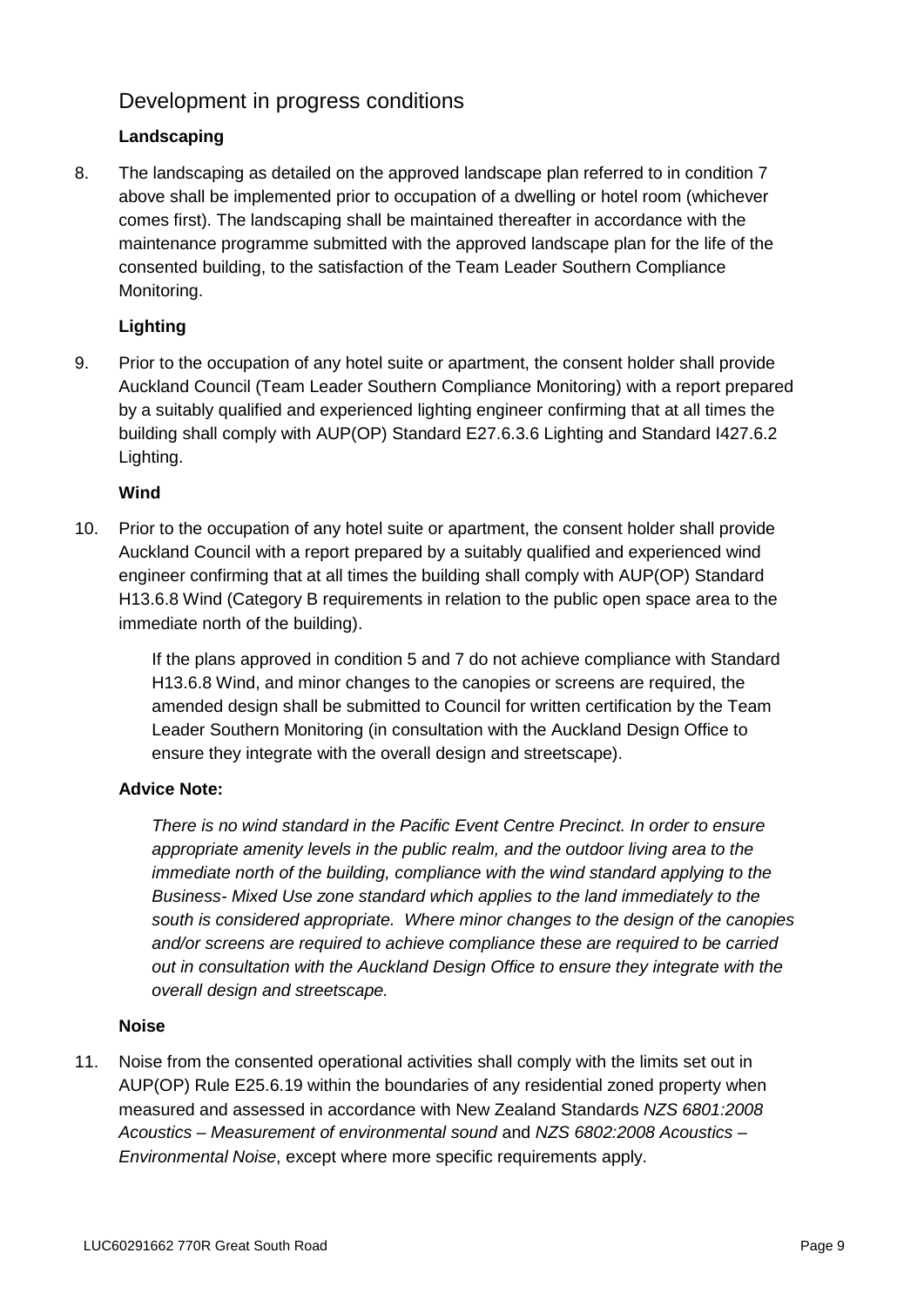- 12. Prior to the occupation of any hotel suite or apartment, the consent holder shall provide Auckland Council with a report prepared by a suitably qualified and experienced acoustic specialist confirming that at all times, other than during the Pacific Events Centre Precinct special noise events as defined under AUP(OP) I447.6.1, noise levels from all sources, including but not limited to ventilation systems, do not exceed the following:
	- bedrooms and sleeping areas between  $23:00-07:00$  35 dB  $L_{Aeq}$  and
	- other noise sensitive spaces at any time and bedrooms and sleeping areas between  $07:00-23:00 - 45$  dB  $L_{Aea}$ .

## **Construction**

#### **General sediment control condition**

13. All earthworks shall be managed to ensure that no debris, soil, silt, sediment or sedimentladen water is discharged beyond the subject site to either land, stormwater drainage systems, watercourses or receiving waters. In the event that a discharge occurs, works shall cease immediately and the discharge shall be mitigated and/or rectified to the satisfaction of the Team Leader Southern Compliance Monitoring*.*

#### **Advice Note:**

*In accordance with above condition all earthworks shall be undertaken to ensure that all potential sediment discharges are appropriately managed. Such means and measures may include:*

- Catchpit protection
- run-off diversions
- silt and sediment traps
- decanting earth bunds
- silt fences

*During excavation, the ingress and accumulation of surface run-off water and/or perched groundwater can be minimised by:*

- maintaining a waterproof cover over any excavation trenches and pits outside of working hours,
- diversion of surface water flow around the works area, and
- regular disposal of the water into an appropriate sediment control device, if ponding occurs within the excavation.

*Please note that the diversion of stormwater and/or groundwater may require consent in accordance with Auckland Unitary Plan Operative in Part.* 

*It is recommended that you discuss any potential measures with the council's monitoring officer who may be able to provide further guidance on the most appropriate approach to take. Please contact the Team Leader Southern Compliance Monitoring on monitoring@aucklandcouncil.govt.nz for more details. Alternatively, please refer to "Auckland Regional Council, Technical Publication No. 90, Erosion & Sediment Control Guidelines for Land Disturbing Activities in the Auckland Region".*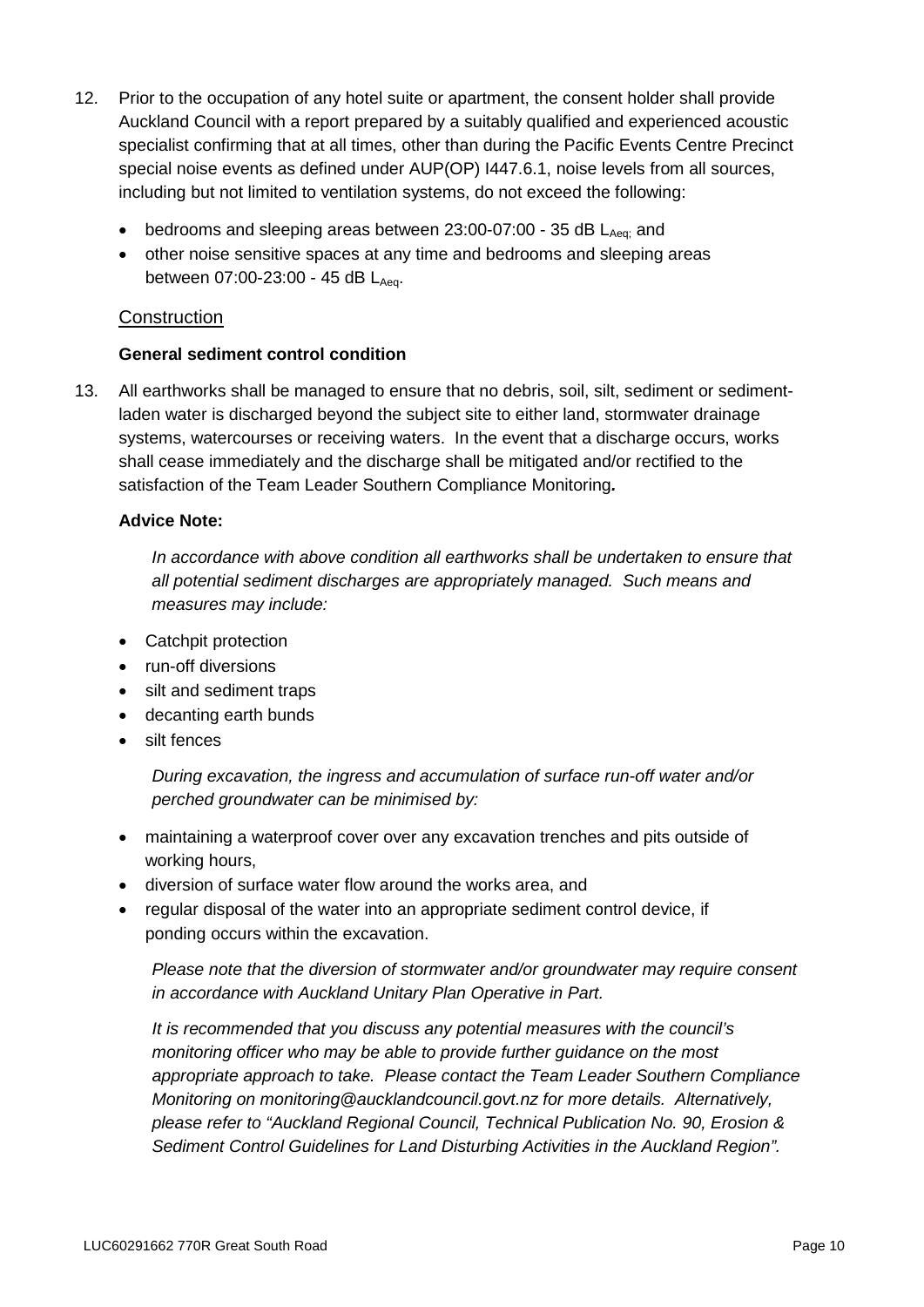#### **Noise associated with construction activities.**

- 14. All noise generating activities associated with the implementation of this resource consent on, or in the vicinity of, the subject site (which can include (but is not limited to) any demolition, earthworks and construction activities, and ancillary activities (such as deliveries, loading and unloading goods, transferring tools, etc)) shall not exceed the noise limits stipulated within NZS 6803:1999 Acoustics - Construction Noise (or any subsequent revision), and may only be carried out:
	- between the hours of 7:30 am and 18:00 pm, Monday to Saturday; and
	- must not be carried out on any Sunday or public holiday (and any following Monday on which that public holiday is observed)

#### **Ensure construction and earthwo**r**ks activities do not obstruct access**

**15.** There shall be no obstruction of access to public footpaths, berms, private properties, public services/utilities, or public reserves resulting from the construction and earthworks activity. All materials and equipment shall be stored within the subject site's boundaries.

#### **Vibration during earthworks and construction**

16. Where works on the site are creating vibrations, that in the opinion of the Team Leader Southern Compliance Monitoring, constitute an unreasonable disturbance beyond the boundaries of the subject site, the consent holder shall cease works until a suitably qualified expert has been engaged to undertake monitoring of the works and provide confirmation that peak particle velocities measured on any foundation or uppermost full storey of any building not located on the subject site, do not exceed the limits set out in Table 1 of German Standard DIN 4150 Part 3:1986 "Structural Vibration in Buildings – Effects on Structures."

#### **Ensure dust does not cause adverse effects**

**17.** There shall be no airborne or deposited dust beyond the subject site as a result of the earthworks and construction, which in the opinion of the Team Leader Southern Compliance Monitoring, is noxious, offensive or objectionable.

#### **Advice Note:**

*In accordance with above condition in order to manage dust on the site consideration should be given to adopting the following management techniques:* 

- *stopping of works during high winds*
- *watering of haul roads, stockpiles and manoeuvring areas during dry periods*
- *installation and maintenance of wind fences and vegetated strips*
- *positioning of haul roads, manoeuvring areas and stockpiles or the staging of works ( in relation to sensitive receptors such as dwellings*)

*In assessing whether the effects are noxious, offensive or objectionable, the following factors will form important considerations:* 

- *The frequency of dust nuisance events*
- *The intensity of events, as indicated by dust quantity and the degree of nuisance*
- *The duration of each dust nuisance event*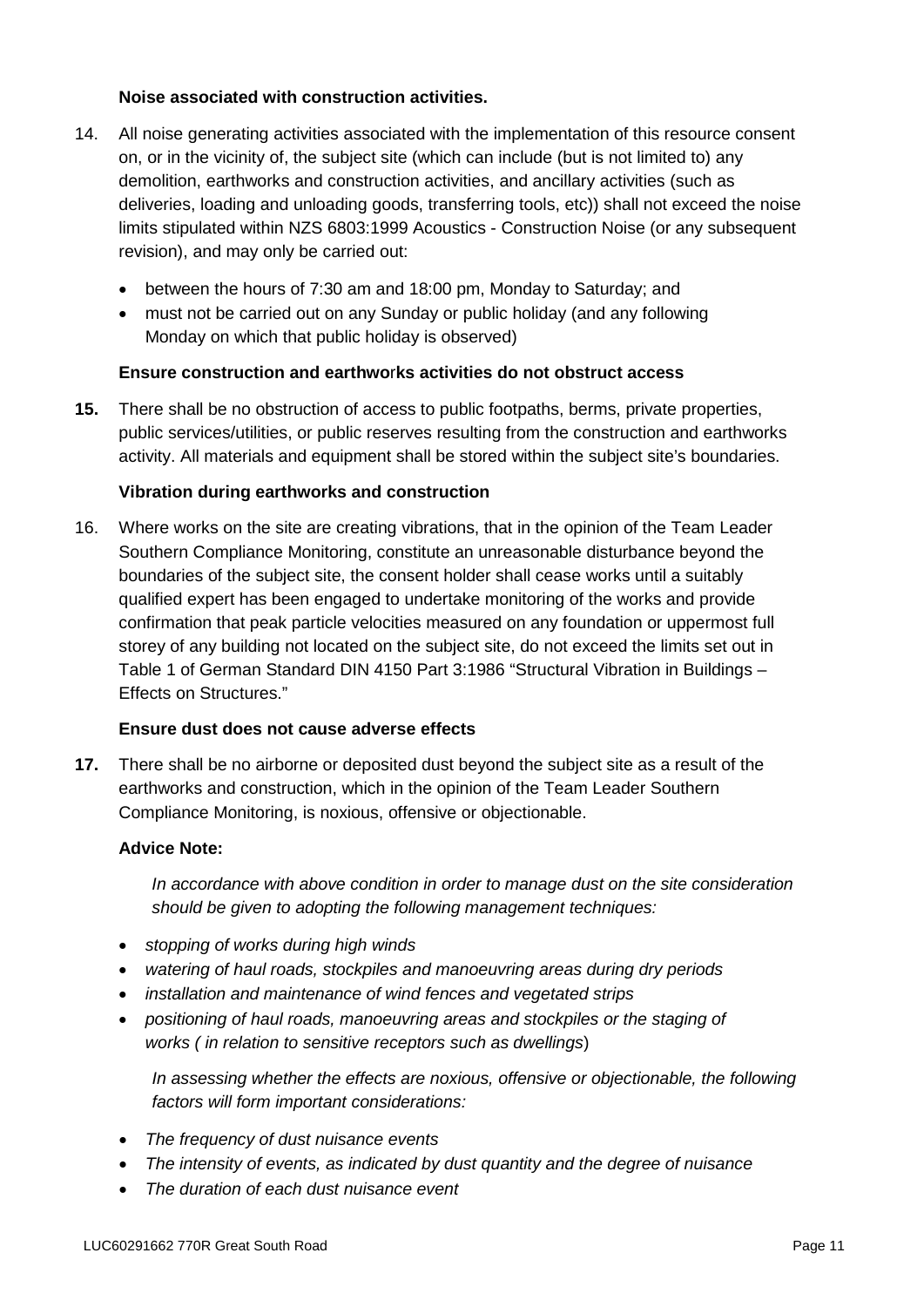- *The offensiveness of the discharge, having regard to the nature of the dust*
- *The location of the dust nuisance, having regard to the sensitivity of the receiving environment.*

*It is recommended that potential measures as discussed with the council's monitoring officer who will guide you on the most appropriate approach to take. Please contact the Team Leader Southern Compliance Monitoring on [monitoring@aucklandcouncil.govt.nz](mailto:monitoring@aucklandcouncil.govt.nz) for more details. Alternatively, please refer to the Ministry for the Environment publication "Good Practice Guide for Assessing and Managing the Environmental Effects of Dust Emissions".*

#### **Ensure stability of the site/neighbouring sites.**

18. All earthworks shall be managed to ensure that they do not lead to any uncontrolled instability or collapse either affecting the site or adversely affecting any neighbouring properties. In the event that such collapse or instability does occur, it shall immediately be rectified.

#### **Ensure supervision and certification of geotechnical works.**

19. The construction of permanent earth bunds, retaining walls and building foundations shall be supervised by a suitably qualified engineering professional. In supervising the works, the suitably qualified engineering professional shall ensure that they are constructed and otherwise completed in accordance with approved plans listed in Condition 1.

Certification from a suitably qualified engineering professional responsible for supervising the works shall be provided to the Team Leader Southern Compliance Monitoring, confirming that the works have been completed in accordance with approved plans listed in Condition 1, within ten (10) working days following completion. Written certification shall be in the form of a producer statement acceptable to the Council.

#### **Prevent sediment-laden water in stormwater/ waterways from roads**

*20.* There shall be no deposition of earth, mud, dirt or other debris on any public road or footpath resulting from earthworks activity on the subject site. In the event that such deposition does occur, it shall immediately be removed. In no instance shall roads or footpaths be washed down with water without appropriate erosion and sediment control measures in place to prevent contamination of the stormwater drainage system, watercourses or receiving waters.

#### **Advice Note:**

*In order to prevent sediment laden water entering waterways from the road, the following methods may be adopted to prevent or address discharges should they occur:* 

- *provision of a stabilised entry and exit(s) point for vehicles*
- *provision of wheel wash facilities*
- *ceasing of vehicle movement until materials are removed*
- *cleaning of road surfaces using street-sweepers*
- *silt and sediment traps*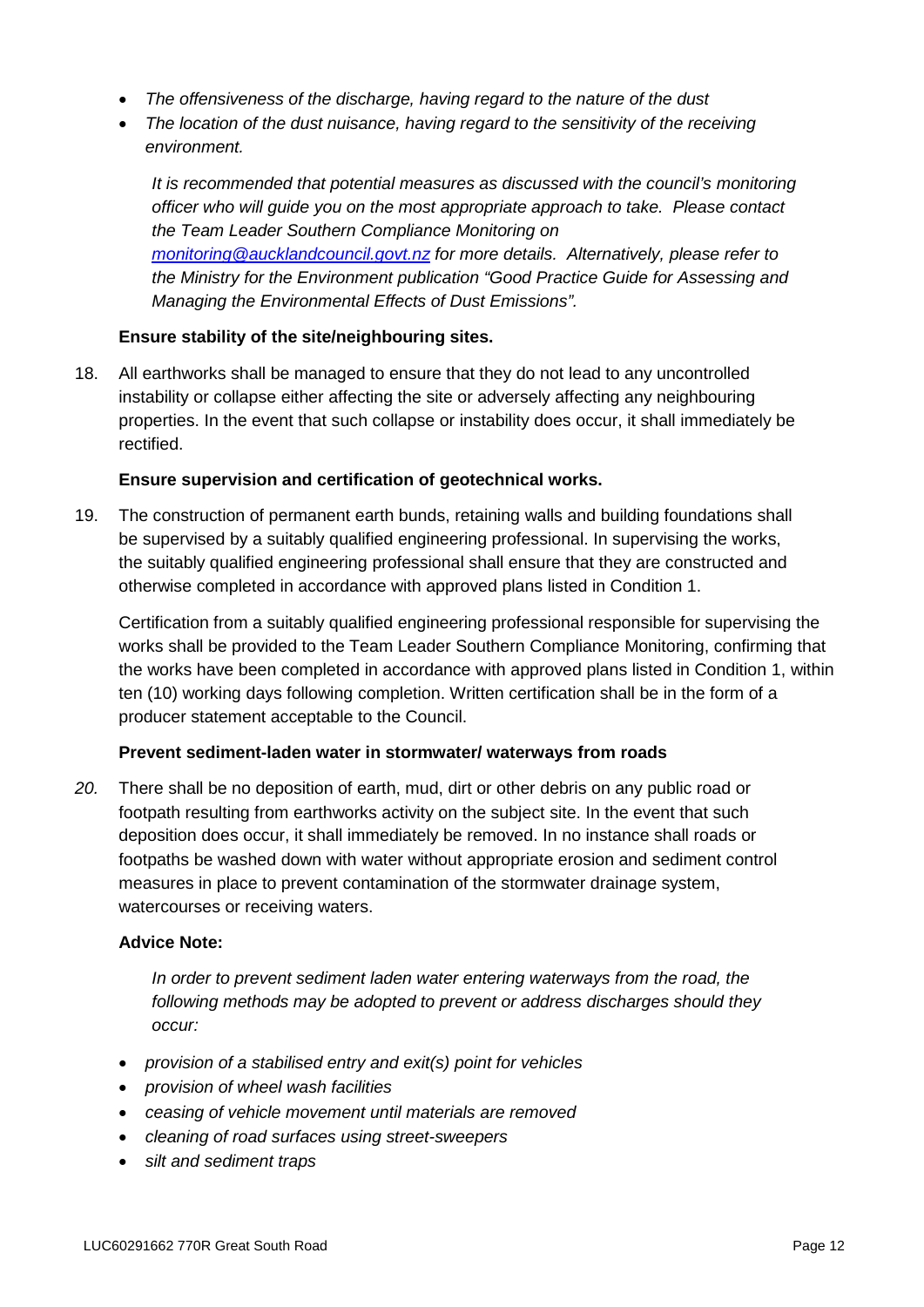• *In no circumstances should the washing of deposited materials into drains be advised or otherwise condoned.* 

*It is recommended that you discuss any potential measures with the council's Monitoring Inspector who may be able to provide further guidance on the most appropriate approach to take. Please contact the Team Leader Southern Compliance Monitoring on email monitoring@aucklandcouncil.govt.nz for more details. Alternatively, please refer to Auckland Regional Council, Technical Publication No. 90, Erosion & Sediment Control Guidelines for Land Disturbing Activities in the Auckland Region.*

#### **Ensure effectiveness of sediment and erosion controls**

21. The operational effectiveness and efficiency of all erosion and sediment control measures specifically required as a condition of resource consent or by the approved Erosion and Sediment Control Plan shall be maintained throughout the duration of earthworks activity, or until the site is permanently stabilised against erosion. A record of any maintenance work shall be kept and be supplied to the Team Leader Southern Compliance Monitoring on request.

#### **Advice note:**

*As a guide, maintenance of the erosion and sediment control measures required by above condition should seek to ensure that the accumulated sediment be removed from sediment retention devices prior to reaching 20% storage live storage capacity. Sediment removed from treatment devices should be placed on stable ground where it cannot re-enter the device or be washed into any watercourse.*

*Where maintenance work is required to ensure the effectiveness of these erosion and sediment control measures, the record should include the date, time and details on the nature of any maintenance. The site manager (or equivalent) will need to ensure regular inspections of these measures, and particularly within 24 hours after any rainstorm event. Where it is identified that erosion and sediment control measure have become ineffective and maintenance is required, the Team Leader Southern Compliance Monitoring should be contacted on email monitoring@aucklandcouncil.govt.nz*

## **Transport**

## **Completion of Parking Areas**

22. Prior to the occupation of residential units, commencement of trade or the operation of the activity all access, parking and manoeuvring areas shall be formed, sealed with an allweather surface, marked out, sign-posted and drained in accordance with the approved plans, to the satisfaction of the Team Leader South Compliance Monitoring.

#### **Parking Layout**

23. The required hotel, shop, residential and visitor parking spaces shall be marked or identified through signage to the satisfaction of the Team Leader South Compliance Monitoring, prior to the occupation of any residential units, commencement of trade or the operation of any activity on site.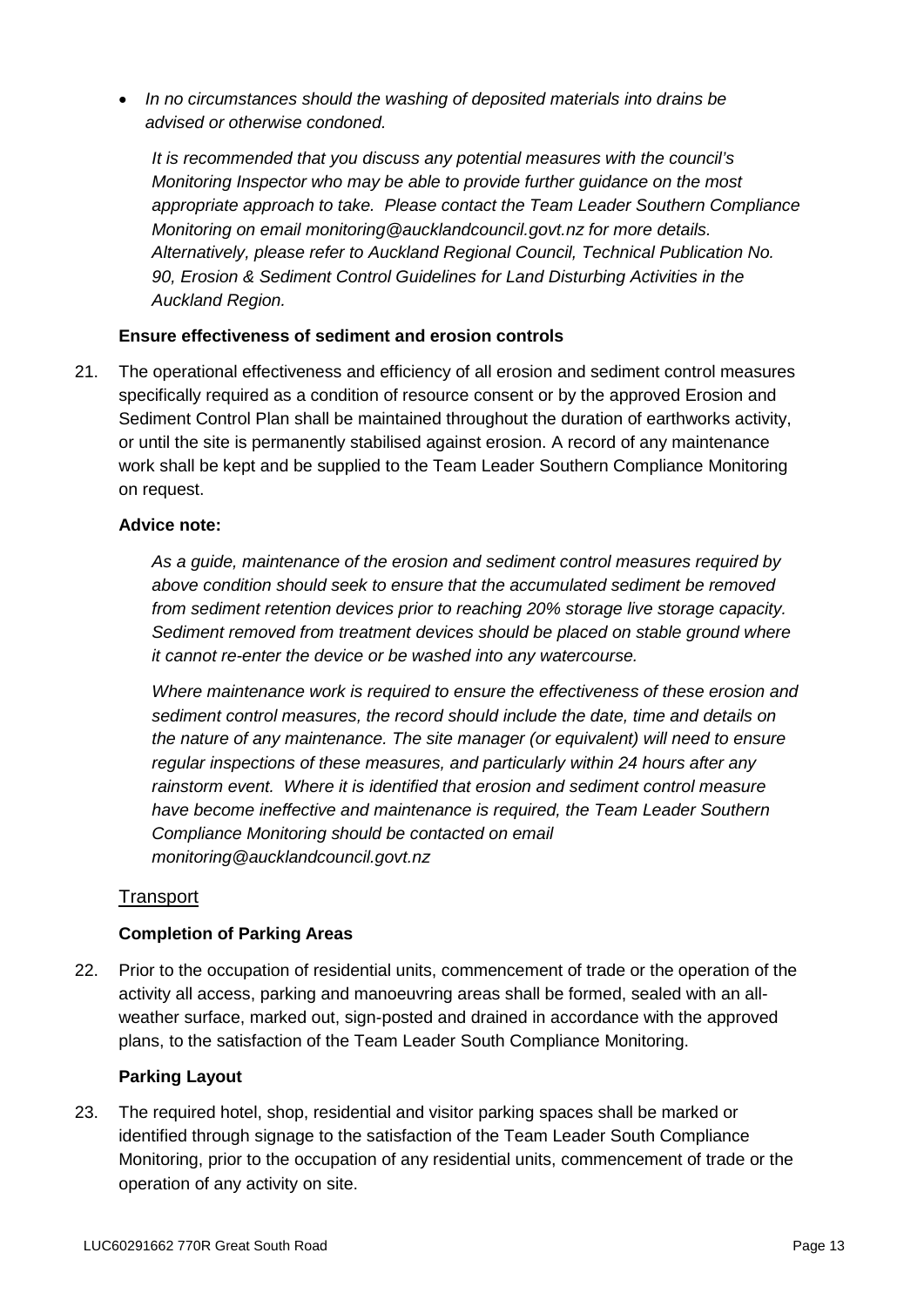### **Specific Entry/Exit Signage**

24. Prior to the occupation of residential units, commencement of trade and the operation of the activity, the consent holder shall install directional signage at all entry and/or exit points in order to ensure that vehicle movements are controlled. This shall be undertaken to the satisfaction of the Team Leader South Compliance Monitoring.

#### **Bicycle Parking Areas**

25. Prior to construction of any bicycle parking areas, confirmation shall be provided to the Team Leader South Monitoring that the layout, design and security of the bicycle 36 parking facilities located either in public or private areas, meet the minimum requirements of the Auckland Transport Code of Practice 2013, Part 13.6 for Cycle Parking.

#### **Pedestrian Crossing on Access Road**

26. Prior to the occupation of residential units, commencement of trade or the operation of the activity, a pedestrian crossing shall be designed (in consultation with the Auckland Design Office) to the satisfaction of Auckland Council and marked out and sign-posted in accordance with the approved plans, to the satisfaction of the Team Leader South Compliance Monitoring.

## Post Development conditions

## **Ground floor glazing fronting Great South Road**

27. Window signage, advertising, or frosted glazing on the ground floor of the gym/healthcare facility, must not account for more than 50 per cent of the width of windows/doors and 50 per cent of its height where it fronts Great South Road.

#### **Glass balustrades**

28. The glass balustrades on the decks of the dwellings shall be frosted glass so that the mechanical ventilation units and deck furniture is not visible from public places.

#### **Covenant for land use consent**

29. The consent holder shall enter into a section 108 Resource Management Act 1991 covenant in favour of Auckland Council [the council] for Section 1 Survey Office Plan 510598. The consent holder shall contact the council's Team Leader Southern Compliance Monitoring to initiate the preparation of the covenant. A copy of the updated Computer Register (certificate of title) showing that the covenant has been registered shall be provided to the Council's Team Leader Southern Compliance Monitoring prior to commencement of the activity.

The covenant shall:

- a) Require the protection and maintenance of a  $7m<sup>3</sup>$  Stormwater detention tank: and
- b) be drafted by the council's nominated Solicitor at the consent holder's cost; and
- c) be registered against the [Computer Register\(](http://www.linz.govt.nz/land/land-records/overview/record-types/types-land-records/computer-register-certificate-title-0)s) (certificate(s) of title) to the affected land by the consent holder at their cost; and
- d) require the consent holder to: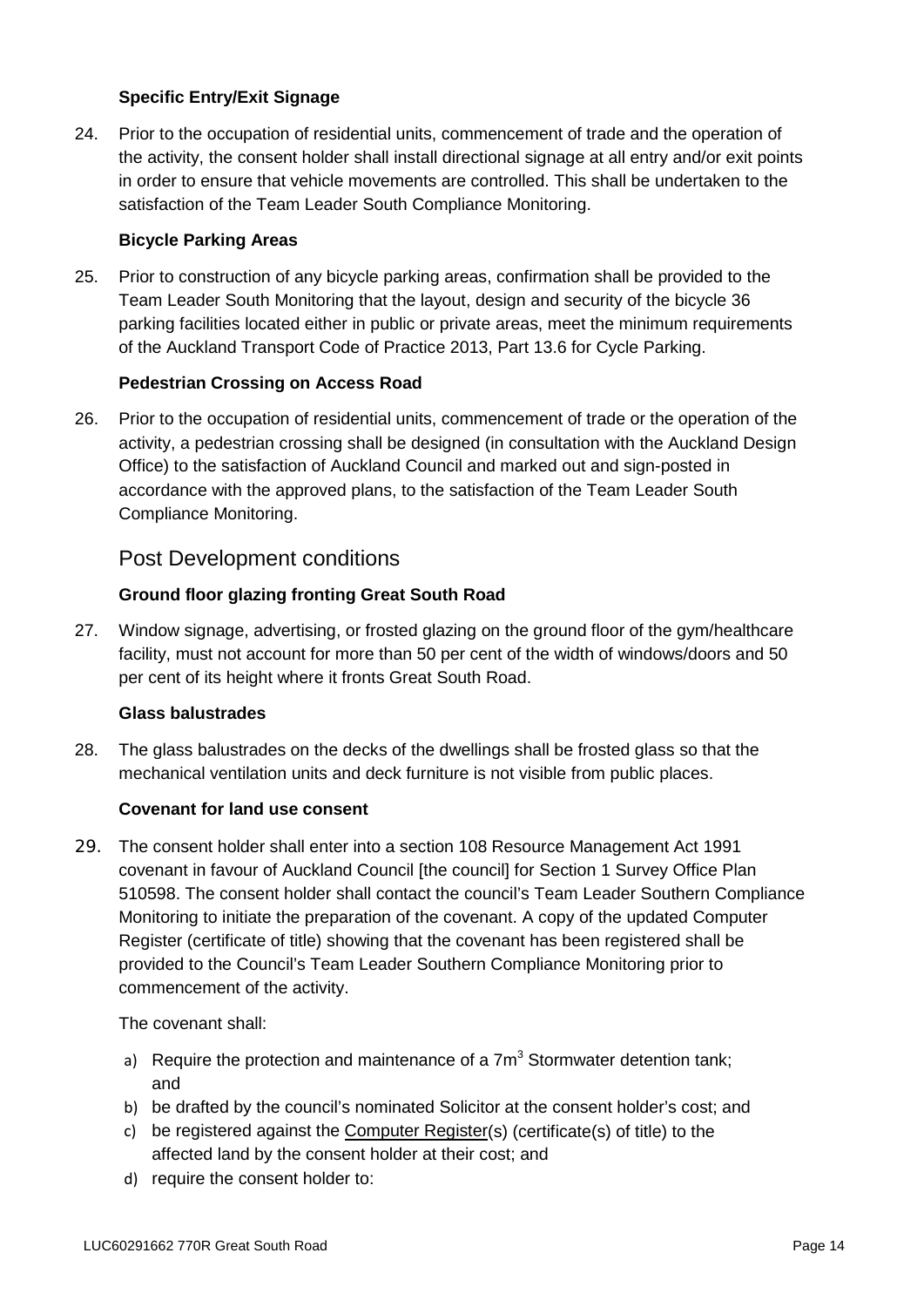- i) be responsible for all legal fees, disbursements and other expenses incurred by the council in connection with the covenant, and procure its solicitor to give an undertaking to the council for payment of the same; and
- ii) Indemnify the council for costs, fees, disbursements and other expenses incurred by the council as a direct or indirect result of the council being a party to this covenant.

#### **Vehicle Entrance Number Four**

30. The existing gate on Vehicle Entrance Four is to be removed and this vehicle crossing is to be available at all times for the use of the proposed hotel and apartments.

#### **Non-complaint Covenant**

31. Prior to the first occupation of a residential dwelling the consent holder shall register, at their cost, a restrictive non-complaint covenant on the Computer Register (certificate(s) of title) to the property, in favour of all owners and leasees of the Pacific Events Centre at 770R Great South Road (Section 2 Survey Office Plan 510598) and 764R Great South Road. The restrictive non-complaint covenant shall bind the owners and occupiers of any residential dwelling at Section 1 Survey Office Plan 510598 (and any successors in title) not to complain as to effects generated by the lawful operation of the Pacific Events Centre in perpetuity.

The covenant shall also require the consent holder to be responsible for all legal fees, disbursements and other expenses incurred by the council in connection with the covenant, and procure its solicitor to give an undertaking to the council for payment of the same; and indemnify the council for costs, fees, disbursements and other expenses incurred by the council as a direct or indirect result of the council being a party to this covenant.

A copy of the updated Computer Register (certificate of title) showing that the covenant has been registered on all titles shall be provided to the Council's Team Leader Southern Monitoring prior to occupation of the first residential dwelling.

## **Advice notes**

- *1. Any reference to number of days within this decision refers to working days as defined in s2 of the RMA.*
- *2. For the purpose of compliance with the conditions of consent, "the council" refers to the council's monitoring inspector unless otherwise specified. Please contact monitoring@aucklandcouncil.govt.nz to identify your allocated officer.*
- *3. For more information on the resource consent process with Auckland Council see the council's website www.aucklandcouncil.govt.nz. General information on resource consents, including making an application to vary or cancel consent conditions can be found on the Ministry for the Environment's website: [www.mfe.govt.nz.](http://www.mfe.govt.nz/)*
- *4. If you disagree with any of the above conditions, or disagree with the additional charges relating to the processing of the application, you have a right of objection pursuant to*